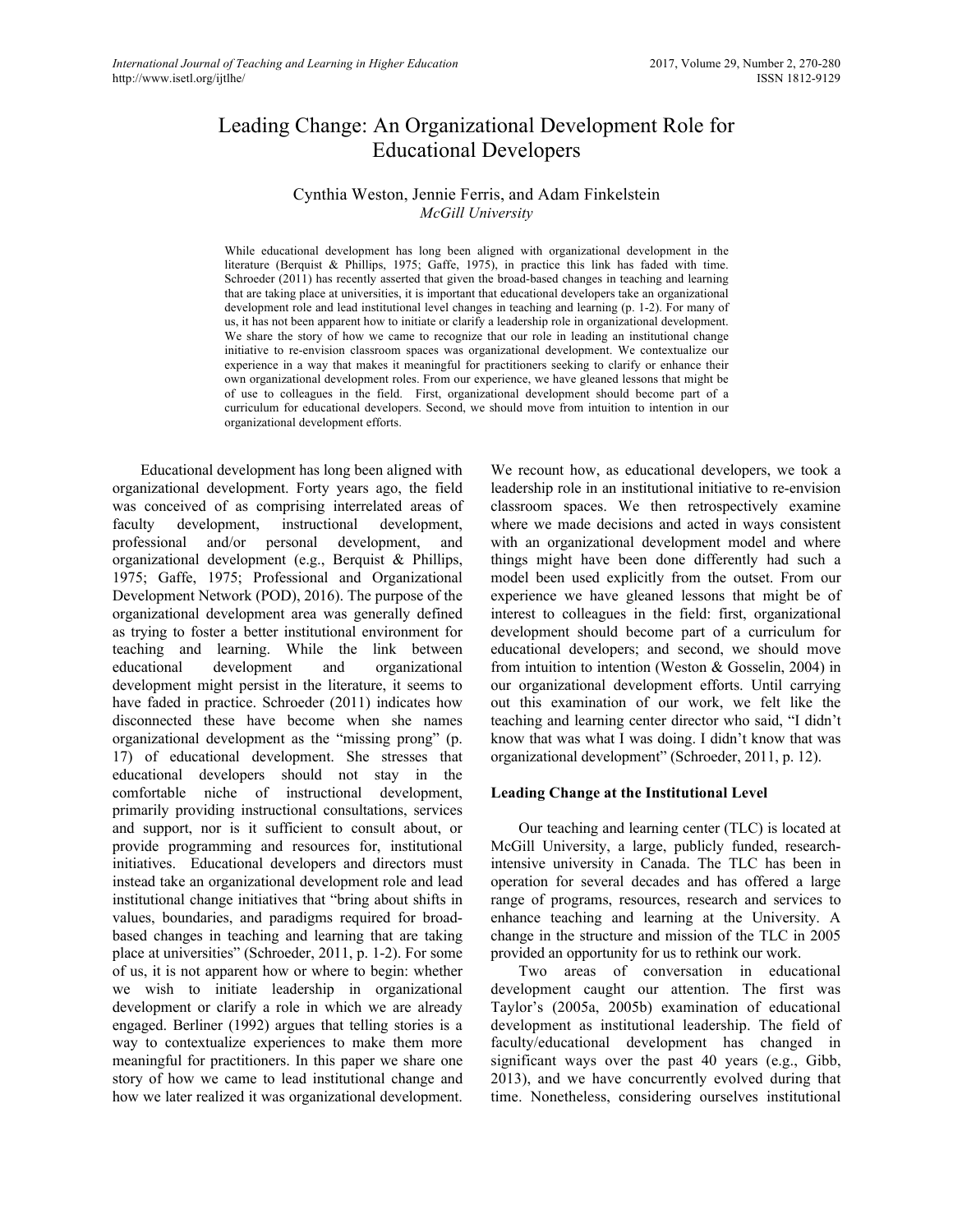leaders was a confronting concept. The importance of assuming a more significant leadership role certainly resonated, but how to do so was not immediately apparent. The second area of conversation was the notion of framing levels of educational development impact (e.g., Berthiaume & Arikawa, 2006; Timmermans, Jazvac Martek, Berthiaume, McAlpine, & Arcuri, 2005). We also identified four levels of impact: (1) micro, or level of individual professors and courses (e.g., course design workshops); (2) meso, or level of departments and Faculties (e.g., curriculum design); (3) macro, or level of institutional systems (e.g., course evaluations); and (4) mega, or level of the educational development field in higher education (e.g., organization of a conference). The resulting map of TLC projects by intended level of impact (Weston, Matushita, Berthiaume, & Timmermans, 2008; Weston, Winer, Berthiaume, & Timmermans, 2010) instead of by activity (e.g., workshop, consultation, committee) revealed an abundance of projects at the micro level and far fewer projects at the meso and macro levels. We decided it was time to move into a more intentional role of leading change in departmental, faculty, and institution-level teaching and learning initiatives.

This decision coincided with an invitation from the Provost to lead an institution-wide initiative for reenvisioning teaching and learning spaces (henceforth, "classroom spaces") on campus. In previous years, such an invitation might have been declined due to concerns about diverting precious resources from current projects and going beyond the TLC's mission as it had been previously understood. However, given the desire to increase the TLC's leadership role at multiple levels of the University, and to move "from the periphery to the center of the academy" (Dawson, Mighty, & Britnell, 2010, p. 69), we accepted the invitation, perceiving it as an access point for enhancing teaching and learning at the institutional level.

#### **Re-envisioning Classroom Spaces**

At the time this story begins, 2006, many of our 475 classrooms were old or in poor condition. The Provost conceived a Teaching and Learning Spaces Working Group (TLSWG) with a mandate to craft a vision for classroom spaces based on sound pedagogical principles, as well as to create a process for aligning teaching and learning space development with the University's strategic directions. This group would be responsible for consolidating a formerly fragmented budget process into a single central fund and allocating funds annually for all classroom renovations and upgrades. The Provost constituted the TLSWG with stakeholders from across the University. The Director of the TLC and the Director of an operations unit were appointed Co-Chairs (hereafter referred to as Chairs).

The TLSWG began meeting monthly and, as intended, it became the central source for annual requests and funding for classroom renovations. Because the majority of classrooms did not support what we currently know about how students learn (e.g., Christensen Hughes & Mighty, 2010), a vision of classroom design was created that would support student learning. Processes were developed for transparently sharing all requests and transforming the approach to classroom design. The entire working group arrived at consensus as to which classroom renovations should be funded each year and eventually established a five-year plan. This paper deconstructs the first six years of the TLSWG (2006-2012), during which over 350 of the 475 classrooms were improved.

#### **Using an Organizational Development Model to Reconstruct the Process of Re-envisioning Classrooms**

Five years later, seeking to understand if and how educational developer leadership might have facilitated the re-envisioning of classrooms, we consulted established change models (e.g., Beckhard & Harris, 1977; Kotter, 1996; Schroeder, 2011). Schroeder's work, in particular, resonated for us. Her conception of educational development coincided with the notions of leadership and levels of impact that we had been exploring. She recommends that TLCs "merge the traditional responsibilities and services of the past several decades with a leadership role as organizational developers" (p. 7), which she defines as bringing their knowledge and skills to decisions about the institution and student learning and collaboratively planning initiatives, rather than solely programming and consulting about them (p. 6). She encourages TLCs to move towards a more institutional vision of their work, while concurrently cautioning that this should not eliminate the instructor-level role and support offered. Among the change frameworks/models she discusses, one struck us as particularly relevant for our context: Ready and Conger's (2008) "Five-Phase Model for Enabling Visions" (p. 73). Although initially developed for corporate settings, Schroeder introduced it into conversations framing educational development leadership as organizational development.

The confluence of these concepts – leadership, levels of impact, and organizational development – led us to wonder if the approach we took to leading the reenvisioning of classroom spaces might be considered organizational development. In the next sections, we reconstruct our decisions and actions according to the five phases of Ready and Conger's (2008) model: (1) framing the enterprise agenda; (2) engaging multiple layers of the organization; (3) building mission-critical capabilities; (4) connecting the dots by creating alignment; and (5) energizing the organization through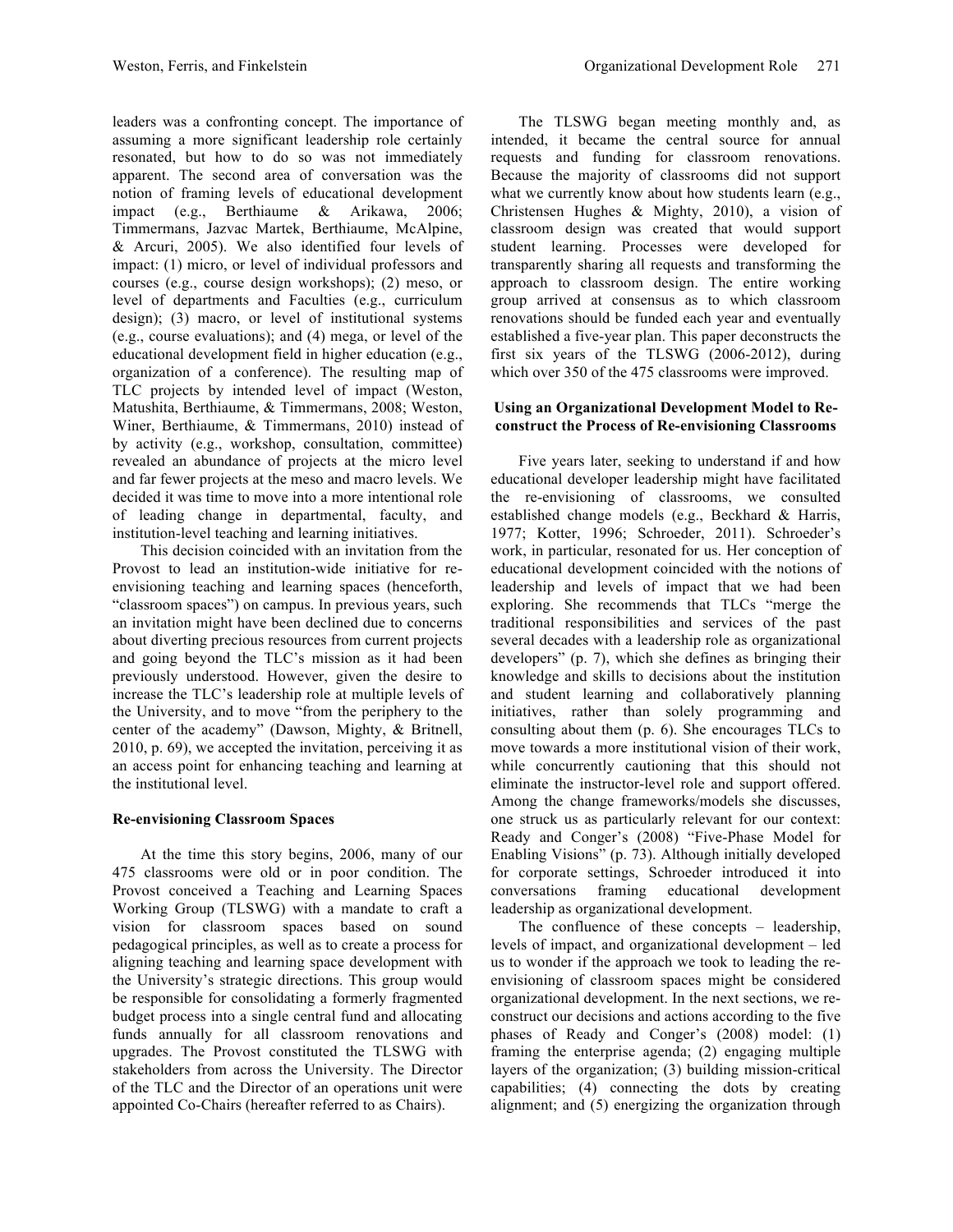the power of the people (p. 73). This re-construction revealed where the ways in which we led the reenvisioning of classrooms were consistent with organizational development as defined by Schroeder and with the phases described by Ready and Conger. It also revealed where things might have been done differently had such a model been used intentionally from the outset. The re-construction begins below, with examples provided for each phase.

### **Framing the Agenda**

This is the first phase of Ready and Conger's (2008) model. It entails three components: developing a vision by framing organizational challenges as an agenda for action, finding pathways to the future while maintaining the organization's proud heritage, and creating an organizational climate suitable to achieving the vision (p. 71).

First, several sources contributed to developing a vision for classroom spaces. The Provost's creation of the TLSWG, with stakeholders from across the University and a central budget for renovations, provided a vehicle for university-wide re-envisioning of classroom spaces. When the TLSWG began meeting, compelling stories emerged: classrooms with ventilation so inefficient it affected student concentration and led to an instructor dismissing class more than once; students sitting on lecture hall stairs because so many seats were broken; and professors feeling chained to the podium by oldfashioned corded microphones. Such stories created a collective concern about the quality of the teaching and learning environment.

The research and practice in teaching and learning in higher education was a critical source for creating the vision; we studied these to identify sound pedagogical principles and craft a vision for classroom spaces. The research describing the relationship between instructors' approaches to teaching and students' approaches to learning was crucial (e.g., Biggs, 2003; Christensen Hughes & Mighty, 2010; Entwistle, 2010; Trigwell, Prosser & Waterhouse, 1999). The wellknown finding that students tend to become more active constructors of knowledge and adopt a deeper approach to learning, when instructors use teaching approaches that facilitate and guide learning, was especially important. Similarly, best practice principles for teaching and learning in higher education (e.g., AAC&U's High Impact Practices, 2008; Chickering & Gamson, 1991; National Survey of Student Engagement (NSSE), 2008) point to the importance of active and collaborative engagement for student learning. Among these, the National Survey for Student Engagement (NSSE, 2008) emerged as particularly relevant for re-envisioning learning spaces at our institution. They consolidated a great deal of the research on student learning into clear benchmarks, and University administrators were already familiar with the benchmarks because the University was a regular participant in the biannual NSSE survey. Because these benchmarks provided a language and metric familiar and credible to academic administrators, the five NSSE benchmarks were adopted as a way to express the vision for classroom spaces: level of academic challenge; active and collaborative learning; studentfaculty interaction; enriching educational experiences; and supportive campus environments. The NSSE benchmarks were subsequently revised in 2013 (McCormick, Gonyea & Kinzie, 2013).

Research on classroom spaces and the practices of peer institutions was a significant source of concepts for translating these five NSSE benchmarks into classroom design guidelines. Dori and Belcher (2004) confirmed our sense that the nature of the physical environment can influence students' experience, noting that the "fairly passive lecture discussion format where faculty talk and students listen, is contrary to almost every principle of optimal settings for student learning" (Guskin, 1994, p. 13-14). As learning spaces can be seen as "authorising and enabling certain behaviors over others" (Jamieson, 2003, p. 122), they need to be designed to foster and support behaviours that promote student learning, including "interaction, collaboration, physical movement and social engagement" (p. 121). This called into question the traditional design of large lecture halls, typically structured to support one-way communication from instructor to students, with the podium acting as a barrier between them. Peer institutions provided concrete examples of how design decisions could lead to classroom spaces that foster students' active engagement with content and with each other (e.g., University of Melbourne (Trelogan, 2007); University of Tokyo (2013), SCALE-UP classrooms (NCSU Department of Physics, 2007), TEAL classrooms (Dori & Belcher, 2004), and Active Learning Classrooms (University of Minnesota, 2009). From this research, we created a document, *Principles for Designing Teaching and Learning Spaces*  (hereafter, "the *Principles*," Finkelstein, Ferris, Weston & Winer, 2016), which defined each of the NSSE benchmarks in terms of space, and provided instances of how each could be manifested in design features. For example, the themes of *active and collaborative learning* and *student-faculty interaction* led to a notion of classrooms designed with movable furniture to foster students' active engagement with the content and each other, and a reduction of physical barriers to interaction between instructors and students. We believed that transforming the physical classroom had the potential to prompt instructors and students to re-think approaches to teaching and learning. Classroom spaces are an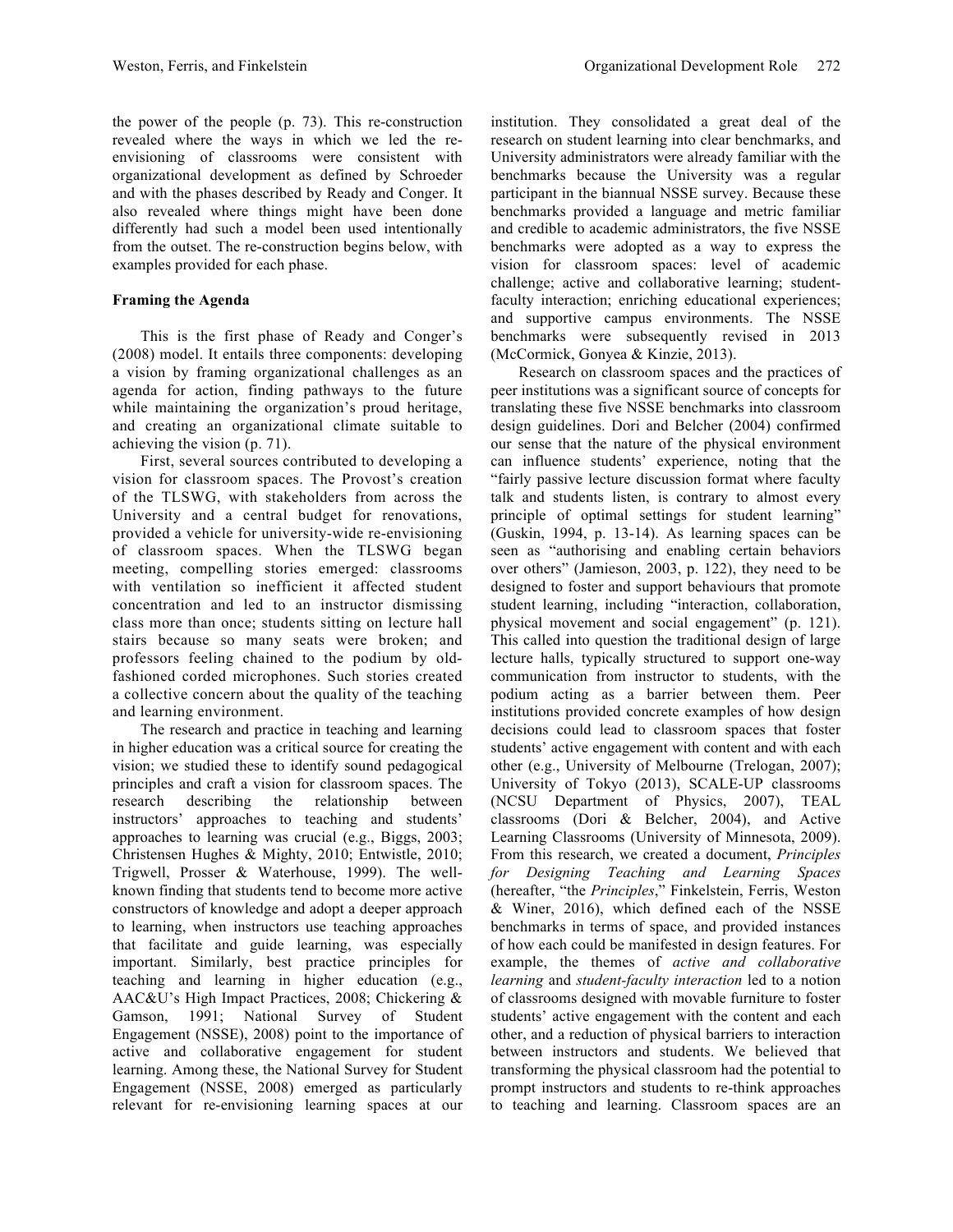essential part of campus infrastructure that communicate the purpose, meaning and value placed upon the teaching and learning mission of the university (Helgesen, 1995), and students are "likely to adopt the mode of learning signalled by the existing layout and type of furniture" (Joint Information Systems Committee, 2006, p. 25). The *Principles* framed the vision simply and became a key communication tool that provided "a powerful leverage point...[that] allows us to effectively articulate to all constituents what we are trying to accomplish" (Brown, 2005, "Learning Space Implications," para. 2).

The second component of "framing the agenda" entails finding pathways to the future while maintaining a proud heritage. We felt it was vital to honour the University's heritage as part of re-envisioning classrooms. One aspect of our heritage as a campusbased institution was that many faculty members were accustomed to traditional methods of teaching in traditional classrooms. We did not wish to alienate professors, so extreme care was taken when introducing classroom features that supported the *Principles*. Less dramatic changes (more comfortable seating, larger work areas for students, smaller podium, larger aisles, and better acoustics) characterized the first renovations introduced in the more traditional lecture halls used by professors in many disciplines. More transformational changes (e.g., round tables, a podium in the room's center) were made to some smaller classrooms (< 80 seats), which were renamed Active Learning Classrooms (ALCs). We invited selected professors interested in active learning and pedagogical experimentation to teach in the first ALCs. Full pedagogical/technical support was offered to these professors during the first weeks of the semester, to increase the likelihood that their teaching and learning experiences would be positive.

Finally, creating a suitable climate at numerous levels is part of framing an agenda to achieve a vision. We wanted to create a climate across Faculties that would favour acceptance of the classroom vision. Before the TLSWG, Faculties were largely unaware of renovations being funded for other Faculties. Thus, an early decision was to make the funding process more transparent and equitable across Faculties: all renovation requests were integrated in a document and shared in advance by email to provide time for representatives to review and consult. At the TLSWG meetings, discussions revolved around which requests should be prioritized and why. The inclusiveness of the TLSWG minimized the potential for feeling that funding was unfair, and ensured that stakeholders' different perspectives and possible concerns were addressed early in the prioritization process. As well, TLSWG members were invited to annual site visits of classrooms proposed for renovation. Through these

visits, they developed a better sense of the scope of needs. Some TLSWG representatives ultimately delayed their own renovation requests after seeing the dire state of other classrooms on campus. Such sharing of resources was unprecedented and was labelled "the site visit effect."

### **Engaging Multiple Layers of the Organization**

Phase two of Ready and Conger's model requires authentically distributing ownership of the vision through collaboration, broad based engagement, and inviting differing views. Many of the more effective strategies for re-envisioning classroom spaces were later recognized as typical of this phase.

The initial composition of the TLSWG engaged a unique range of stakeholders from across the University (i.e., the TLC, IT, Library, Planning Office, Facilities, Provost's delegate, and three academic staff members). Additional representatives could be invited as needed. We quickly recognized the need for additional input and began inviting associate deans and building directors from each Faculty, representatives from Enrolment Services / the Registrar, IT, Finance, and undergraduate and graduate student organizations. Their contributions were so useful that the membership was permanently expanded to more than 30 representatives, most of whom regularly attended monthly TLSWG meetings. The entire committee participated in decisions as to which classrooms would be prioritized and funded each year. When necessary, those with differing views – sceptical of the directions being proposed – were invited. For example, when a respected senior professor pushed back against the new ALC designs, out of respect, we convened a special TLSWG meeting so this professor's concerns could be heard by the TLSWG. A spirited discussion concluded with a decision by TLSWG members to move forward with the controversial design based on its potential to foster student learning. This was a remarkable moment in the re-envisioning of classroom spaces at the University. It was clear that TLSWG members had taken ownership of the vision and that their decision was based on their understanding and commitment to supporting the student learning experience over traditional approaches to teaching and classroom design.

We also felt that it was essential for the operations side of the University (Facilities architects and project managers) to partner with academics (faculty members and educational developers) in re-envisioning classroom spaces. We launched this collaboration in an unprecedented meeting with Facilities project managers where the nascent *Principles* were shared and the implications for their work were discussed. Although the unfamiliar concepts initially caused some distress for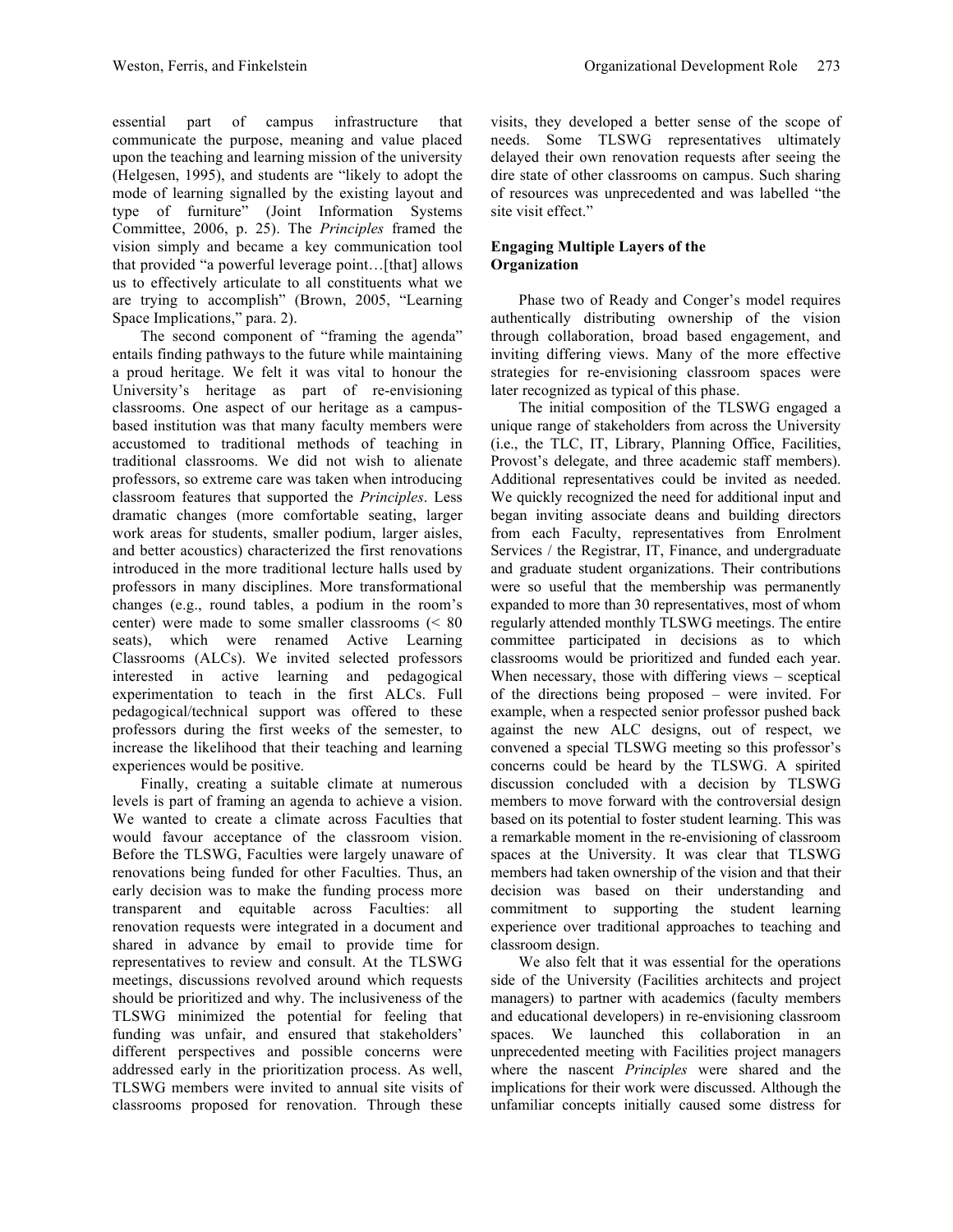project managers, months later some of these same project managers were heard using the language of the *Principles* with their teams and external architects. They also began to shift their conception of "client" from a specific Faculty or department, to the TLSWG at large.

### **Building Mission-critical Capabilities**

The third phase of Ready and Conger's model entails identifying capabilities that need to be developed and addressing capability gaps necessary to achieve the vision in a way that avoids assigning blame for those gaps. This was done in several ways that mirror the steps Ready and Conger recommend. As discussed earlier, we began building mission critical capabilities by advancing our own expertise through reading the literature, visiting classrooms and participating in intensive learning space visioning/planning exercises with colleagues from other universities worldwide.

As multiple layers of the institution were engaged in most TLSWG activities, some expertise and service gaps surfaced that were previously unrecognized because work had been done largely in operational silos. It didn't take long to recognize that instructors required additional, and sometimes immediate, support for the new instructional approaches they were enacting, often with more sophisticated technologies, in the renovated classrooms. To respond to this need, we launched a group to envisage a comprehensive teaching support system for faculty that would integrate services provided by separate teaching support units at the University. The TLC, three IT service units, and the Library were identified as partners in teaching support. As such teaching support cuts across the traditional division between technology support and pedagogy, we engaged the units in developing a multi-unit shared vision, being extremely careful not to assign blame for any gaps in service. As a better understanding of the commonalities and differences in the views of the participating units emerged, a user-focused teaching support system was developed that remains in place today. The outcomes of this multi-unit partnership included: regular meetings among the Directors of the units, the IT groups taking a more active role on the TLSWG, the development of classroom support teams, IT training sessions for instructors in specific classrooms, and overall a higher level of support for the largest classrooms on campus, and the instructors teaching in those rooms.

Developing expertise that transcends a single unit is part of building capacity for implementing a vision. One example of this is the successful case we made for creating a project administrator role because everything required cross unit coordination. Annual renovations required cross Faculty integration, prioritization and funding. Budgeting

for renovations involved the TLC, the Budget Office, and financial officers from the different units. Scheduling renovations involved Enrolment Services, Faculties, Facilities, and the TLC. A project administrator was needed to handle the logistics involved in prioritizing classroom improvements, ensure that all parties had access to relevant information for productive conversations and decision-making and evaluation, and ensure that all processes undertaken by the TLSWG continued moving forward. As the impact of the renovations was felt across Faculties and met with largely positive feedback, the critical role of the project administrator was acknowledged by all concerned, and other units were keen to replicate this kind of support role.

#### **Connecting the Dots by Creating Alignment**

The fourth phase entails aligning systems, processes and mind-sets with the vision. Educational developers intuitively addressed alignment in several ways that reflect Ready and Conger's (2008) recommendations. For example, a robust collaboration was established between academic and administrative divisions. It became increasingly evident that the financial logistics of stewarding university-wide classroom improvements necessarily involved finance planners and administrators in multiple units, at multiple levels of the University. We began to hold twice-yearly meetings to help finance professionals better understand the vision for classrooms spaces and processes required to achieve this, and to help us better understand multi-year budgeting, use of operating funds, and other logistical considerations. Subsequently, we were able to use the terminology of the finance professionals, which greatly enhanced communication, decreased confusion, and gave way to a stronger sense of collaboration among units and collective commitment to a common vision.

Alignment is also fostered when emerging leaders exhibit cross-boundary behaviours. While many TLSWG projects included a technology component (e.g., computers, projectors, screens), regular technology upgrades were also done through university IT services. At the beginning, there was sometimes overlap between the plans of IT services and TLSWG projects, which was only made apparent once projects were in progress. To avoid this, we decided to schedule annual meetings during which the two units (who previously communicated little) reviewed all projects planned for the subsequent year. The result was a better understanding of the lifecycle needs of existing technology, and clarification of roles with regard to classroom technology for all involved.

# **Energizing the Organization through the Power of People**

Phase five of the model entails building enthusiastic support and following through to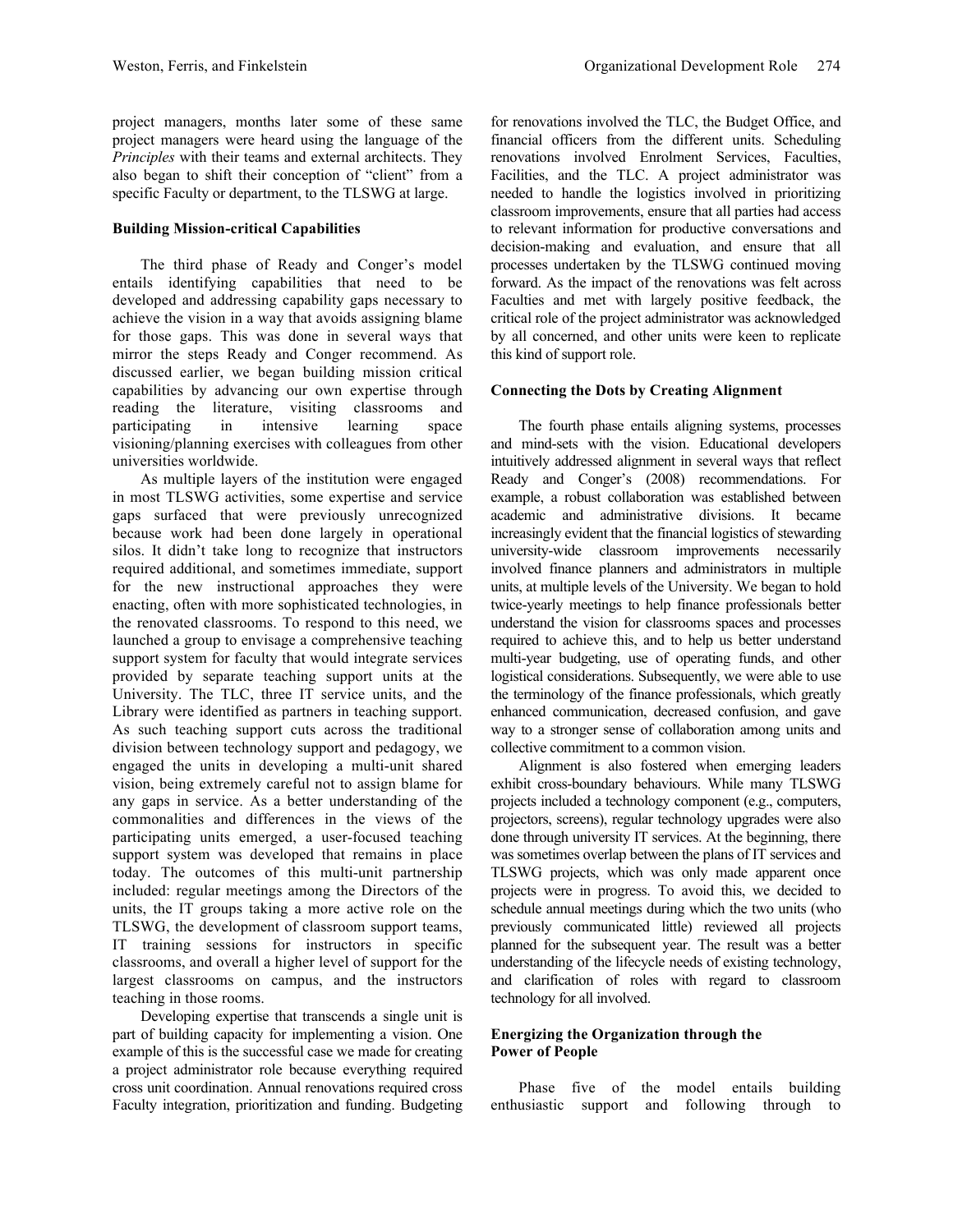implement and sustain the vision. This was done in a number of ways when re-envisioning classrooms.

We knew it was important for TLSWG representatives to get on board with the vision, so a decision was made to hold TLSWG meetings in classrooms slated for funding as well as those that were newly renovated. In this way, members experienced first-hand the problems in existing classrooms, such as difficulty hearing and speaking to others in the room, insufficient ventilation and lighting. Meeting in a classroom after renovation provided an entirely different experience. Representatives talked enthusiastically with each other and pointed out design features in the room that they had helped design.

We made it a point to share the classroom vision and positive feedback about classroom transformations in meetings with departments and Faculties, University committees, at national and international conferences (e.g., Finkelstein, Tovar, Ferris & Weston, 2011; Finkelstein, Weston & Ferris, 2013; Weston, Ferris & Finkelstein, 2012), in invited presentations, and with local and international visitors. Images of classrooms provided concrete examples of how the *Principles* were being implemented. We held events in the new classrooms where professors demonstrated how they used the new spaces and technologies to enhance their teaching. We also documented instructor and student perspectives about teaching and learning in active learning classrooms (e.g., video commentaries

[https://www.mcgill.ca/tls/spaces/alc], teaching snapshots [https://www.mcgill.ca/tls/spaces/alc/videos], which were effective communication tools that were also inspiring and widely shared. Our five ALC videos have received over 54,700 views collectively on YouTube in the last five years, which points to the interest they have garnered within and beyond our university. These videos and snapshots were powerful in communicating that the new spaces were achieving what the vision and *Principles* intended. Positive comments received during and after presentations were energizing and motivating for us, for TLSWG representatives, and for members of the University at large.

#### **Discussion**

We have provided examples of our role in leading an institutional initiative to re-envision teaching and learning spaces during its first six years. Our decisions and actions have been re-constructed using Ready and Conger's (2008) five phase model to assess how the ways in which we led the initiative were consistent with the model. We now summarize these and consider where things might have been done differently, had such a model been used explicitly from the outset.

A number of decisions and actions were consistent with *framing an agenda for action*. The development of research based *Principles for Designing Teaching and Learning Spaces* served as a simple statement of the vision for classrooms. A suitable climate for achieving the vision was created and pathways for renovating classrooms were developed while maintaining the University's proud heritage. Upon reflection, the *Principles* for re-envisioning classrooms should have been identified from the outset as "a new vision for teaching and learning spaces." Because an agenda/vision was not explicitly named, we essentially operated "under the radar" (Schroeder, 2011) rather than explicitly as change agents for classroom spaces. Schroeder strongly cautions against staying in this comfortable niche to avoid the potential conflict of being identified as change agents, and instead encourages us to step fully forward from the "margins" into an institutional leadership role.

*Engaging multiple layers of the university* was an area in which decisions and actions were most consistent with Ready and Conger's recommendations. The decisions to expand the composition of the TLSWG meetings to include over 30 representatives and to partner Facilities and academics engaged multiple levels of the University in authentic broadbased collaboration. Those who had succeeded under the old model were intentionally included in discussions, and became supporters of the new vision (Ready & Conger, 2008, p. 73). Notably, there was almost no attrition on the large committee over the six year period. The language of the *Principles* provided common ground for cross-unit collaboration, buy-in and agency. These were essential for engaging multiple layers of the organization and "distribut[ing] 'ownership' of that vision" (Ready & Conger, 2008, p. 73). Even so, in retrospect, we should have been more intentional in making connections between TLSWG representatives and their Faculties. This might have accelerated the change process.

*Mission-critical capabilities were built* by identifying and addressing capability gaps necessary to achieve the vision, in a way that avoided assigning blame for those gaps. We first advanced our own knowledge about learning spaces, then encouraged development of the knowledge base of the TLSWG, which exposed some expertise and service gaps. New positions and processes were developed to address these gaps. Increased classroom technology support for instructors and the creation of a TLSWG administrator position to coordinate logistics and communication about learning spaces across the institution allowed for development of expertise that transcended individual units.

Ready and Conger (2008) emphasize the importance of identifying and nurturing a sufficient number of suitable, competent individuals in order to execute strategies (p. 7), and add that sometimes this doesn't happen because leaders do not pay attention to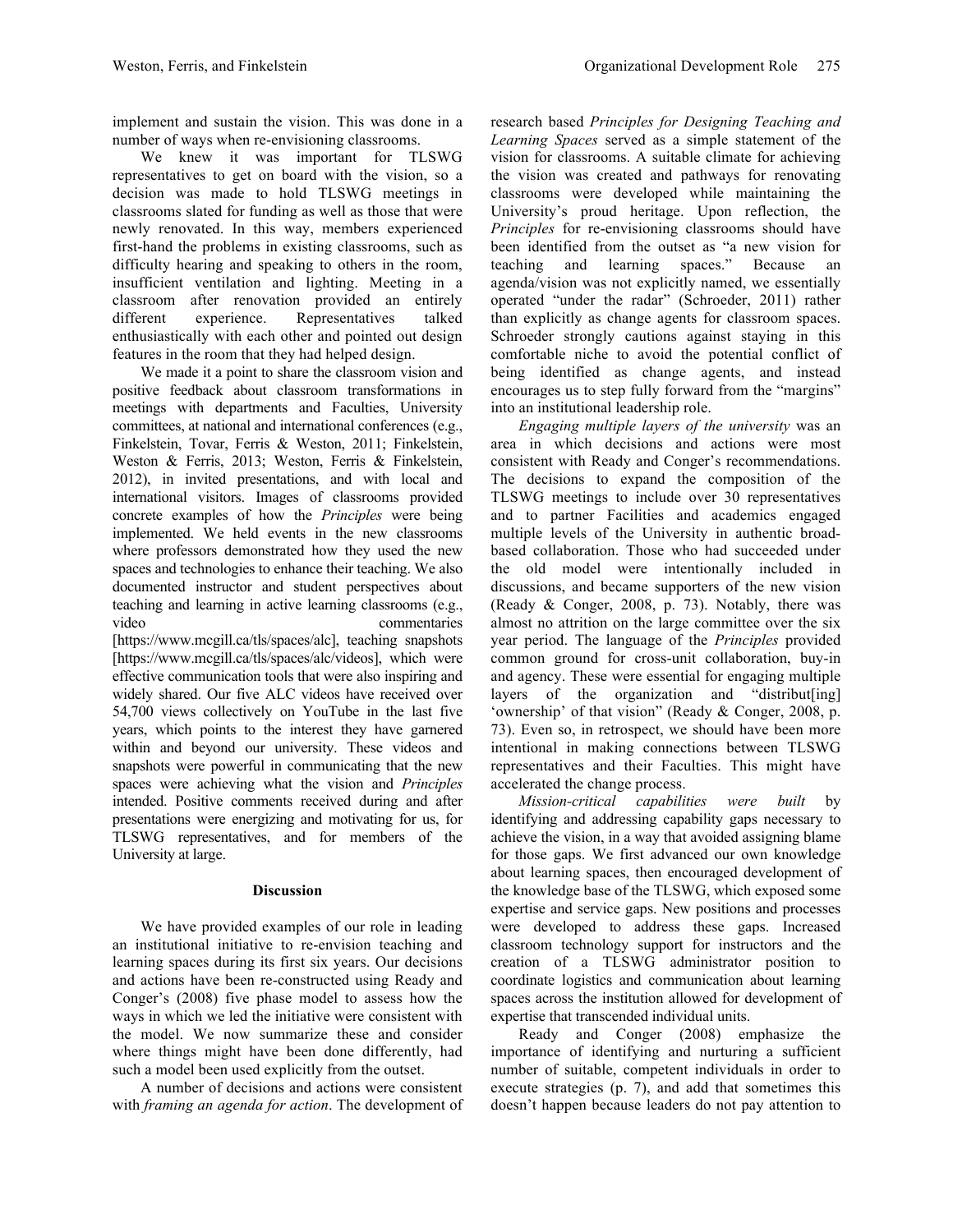the connection between talent requirements and capability requirements. In retrospect, the educational developers should have done better in identifying and nurturing talent pools among TLSWG representatives.

*Alignment was created* through robust collaboration among divisions (e.g., financial, operations and academic arms of the University) and emerging leaders were encouraged to exhibit crossboundary behaviours. Ready and Conger (2008) indicate that alignment of vision and processes can be reinforced by changing organizational structures and support mechanisms (p. 75). New support mechanisms fostered the alignment of the vision with the University teaching mission, classroom infrastructure, and the budget processes. An important change to organizational structure was when budget signing authority was given to the Director of the TLC, greatly enhancing alignment of vision and budget. One alignment issue remained unresolved during the first six years of the initiative. Some Faculties persisted in selffunding classroom renovations outside of the TLSWG process and therefore didn't feel obligated to take the *Principles* into consideration. If the alignment phase had been explicitly named in the re-envisioning of classrooms, perhaps we would have addressed this lacuna more directly.

The *University was energized* to implement and sustain the vision in a number of ways. A program of major and minor renovations ensured that each Faculty benefitted annually, which garnered support for the vision. Members of the TLSWG were stunned when experiencing first-hand the sad state of many classrooms across campus, and later became enthusiastic upon seeing these same classrooms renovated based on their own decisions and design principles. Finally, the decision to document perspectives of professors and students using new classrooms resulted in a better understanding of the significance of the classroom vision and its impact on teaching and learning.

Regarding the *sequence of the model*, Ready and Conger (2008) state that their "five critical activities [phases], performed in sequence…together form a systems approach to enabling visions" (p. 71). They lay out the five phases as roughly following a continuum from inspiration (*Framing the Agenda*) to implementation (*Energizing the Organization through the Power of People*) (p. 76). Based on their research with around 40 companies across the globe, they recommend that the phases be undertaken in sequence, as each phase builds upon and is supported by the previous phase(s) (p. 71, 72).

The sequence presented in this paper represents a reconstruction of decisions and actions in relation to Ready and Conger's phases, rather than the sequence in which these actually occurred. In retrospect, naming the phases and carrying them out in sequence would likely have made actions more intentional and efficient. The very act of naming the phases from the beginning would have brought awareness and intentionality to the overarching purpose of each process as it was undertaken. Further, had we carried out the phases in sequence, it is possible that this would have improved efficiency. For example, if we had made connections between TLSWG representatives and their Faculties early on (*Engaging multiple layers of the university* phase), we might have been more effective in *Creating alignment* with Faculties. Then these Faculties might have been more inclined to partake in the TLSWG process instead of self-funding renovations of some classrooms that did not take the *Principles* into consideration.

## **Conclusions: Organizational Development as a Key Role for Educational Developers**

Organizational development has been defined as a planned, organization-wide effort that is led from the top, which involves working with beliefs, attitudes and structures, leading to increased organizational effectiveness (Beckhard, 1969; Bennis, 1969; Cummings & Worley, 2014). Such leadership takes a "vision from its birth to a new way of doing business" (Ready & Conger, 2008, p. 76). Within the field of educational development, Schroeder (2011) defines organizational development as bringing educational developer knowledge and skills to decisions about the institution and student learning, and collaboratively planning initiatives, rather than solely programming and consulting about initiatives.

Accepting leadership for the initiative in 2006 was an intentional decision to move into a multi-level approach to educational development. Interestingly, this corresponds with Schroeder's (2011, 2015) later proposals that educational developers serve as multilevel change agents. We drew on our professional knowledge and skills to lead institution-wide decision making about classroom design. The vision, as represented in our research-based *Principles for Designing Teaching and Learning Spaces,* was implemented through carefully crafted processes that favoured inclusion, transparency and fairness for all stakeholders. This vision and these processes resulted in new approaches to the conception, design, construction, financing, and support of classrooms that would better support what we know about how students learn. The new connections and partnerships created were positive and productive: it was sometimes said that the TLSWG was one of the best committees on campus because members felt they were making a contribution and things really got done. Documented perspectives from students and professors in some renovated classrooms demonstrated that they came to re-think their own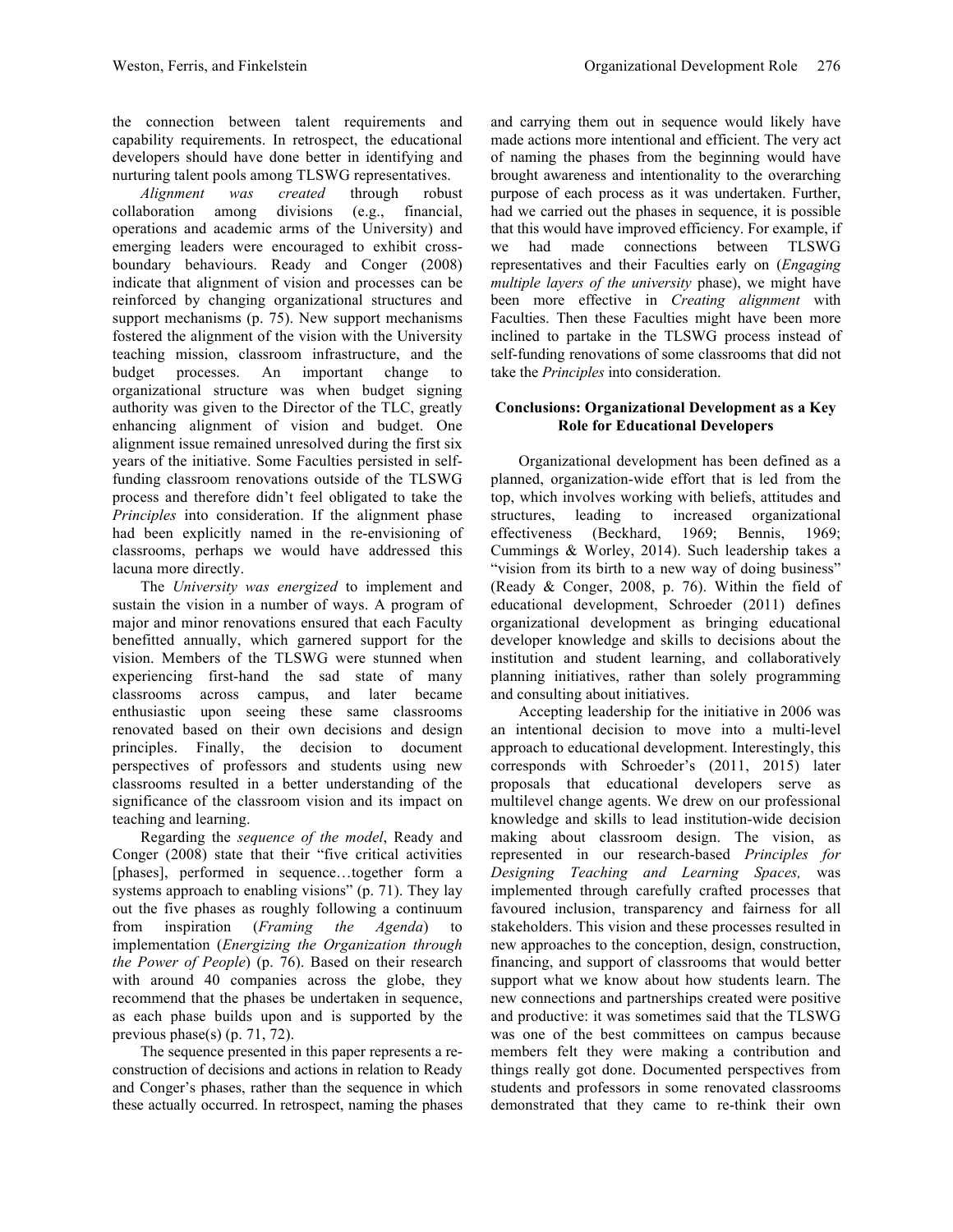approaches to teaching and learning. Evidence of impact at the institutional level was also demonstrated when, two years after the timeframe being explored in this paper, a new Principal picked up on the importance of teaching and learning spaces, and on the notion of active and collaborative learning that we had sought to embed in the University's vision of teaching. This language was reflected in the Principal's major priorities, which included "improving the University's classrooms and teaching labs […] and including 'active,' collaborative and innovative teaching environments" (Fortier, 2014, p. 1).

Schroeder (2011) draws on Land's (2001) work to suggest that by looking for "hot button issues", educational developers can have an attitude of vigilant opportunism as they work to identify strategic events and opportunities for impact (p. 56). The invitation to lead the re-envisioning of classroom spaces provided just such a strategic access point, not only to enhance the environments in which professors teach and students learn, but as a way "to influence the strategic direction of teaching and learning" within the institution (Jamieson, 2003, p. 123). This examination of the decisions and actions during the first six years of the initiative leads us to conclude that our role in re-envisioning classroom spaces was organizational development. Our intention in telling this story was to contextualize our organizational development experience for ourselves, and hopefully for others, in a way that might make it meaningful for practitioners seeking to clarify or enhance their own organizational development roles. Two lessons have emerged from our experience.

First, organizational development should become part of a curriculum for educational developers. Despite the early alignment with organizational development concepts and language, a formal knowledge of organizational development practices, interventions, and strategies is not necessarily part of the common knowledge and skill base of developers (Schroeder, 2011, p. 25). Although educational development might not yet have an agreed upon curriculum, researchers are making progress in that direction (e.g., Dawson, Britnell, & Hitchcock, 2010; Diamond, 2005; Taylor & Rege Colet, 2010). Common knowledge bases include learning theory, instructional design, adult learning, and higher education. Organizational development leadership should be added to this developing curriculum. For example: the relationship of organizational development to the more traditional aspects of our work (e.g., Diamond, 2002, 2005; Gaffe & Simpson, 1994; Gillespie & Robertson, 2010); our institutional leadership role (e.g., Dawson et al., 2010; Schroeder, 2011; Taylor, 2005a, 2005b); and organizational change/development models (e.g., Beckhard & Harris, 1977; Cummings & Worley, 2014; Kotter, 1996; Ready & Conger, 2008; Schroeder, 2011).

Second, it is necessary to move from intuition to intention in organizational development. We, like many educational developers, did not have formal knowledge of frameworks for change and organizational development leadership. Our specific decisions and actions were intentional based on our knowledge, competencies and experience as educational developers. But the manner and sequence in which the initiative evolved were based on intuition and common sense. Trowler, Saunders and Knight (2003) warn that "common sense thinking about change is fit for some purposes but can be very limiting" (p. 11). Because it is often difficult to articulate what is being done as a practitioner due to its tacit nature (e.g., Schön, 1983), reflecting on educational developer actions and decisions within the frame of an established model can make things explicit and intentional. Doing so made explicit for us things we had done but hadn't named, and that were so intuitive they were invisible. Schroeder (2011) asserts that:

Although this organizational role is clearly emerging, this field as a whole seems hardly conscious collectively that its role is changing. It appears to have one foot in and one foot outside the threshold between fully stepping forward and maximizing the potential of an institutional leadership role and remaining comfortably in a niche it has successfully carved…there is a price to be paid as a field for an organizational development role to remain unnoticed and indistinguishable from the instructional work traditionally done (p. 12).

To that end we recommend reflecting upon and examining our work with reference to a chosen model in order to identify and name where actions and processes are consistent with recommended organizational development practices, and where they differ. Further, model(s) should be used to intentionally frame our organizational development efforts.

In some situations, educational developers need to get out of the way to facilitate change and allow participants to flourish (e.g., Timmermans, 2014). Our examination suggests that educational developers need to get *in* the way as organizational developers, to lead institutional change initiatives that impact teaching and learning.

# **References**

Association of American Colleges & Universities (AAC&U). (2008). *High-Impact educational practices*. Retrieved from https://www.aacu.org/leap/hips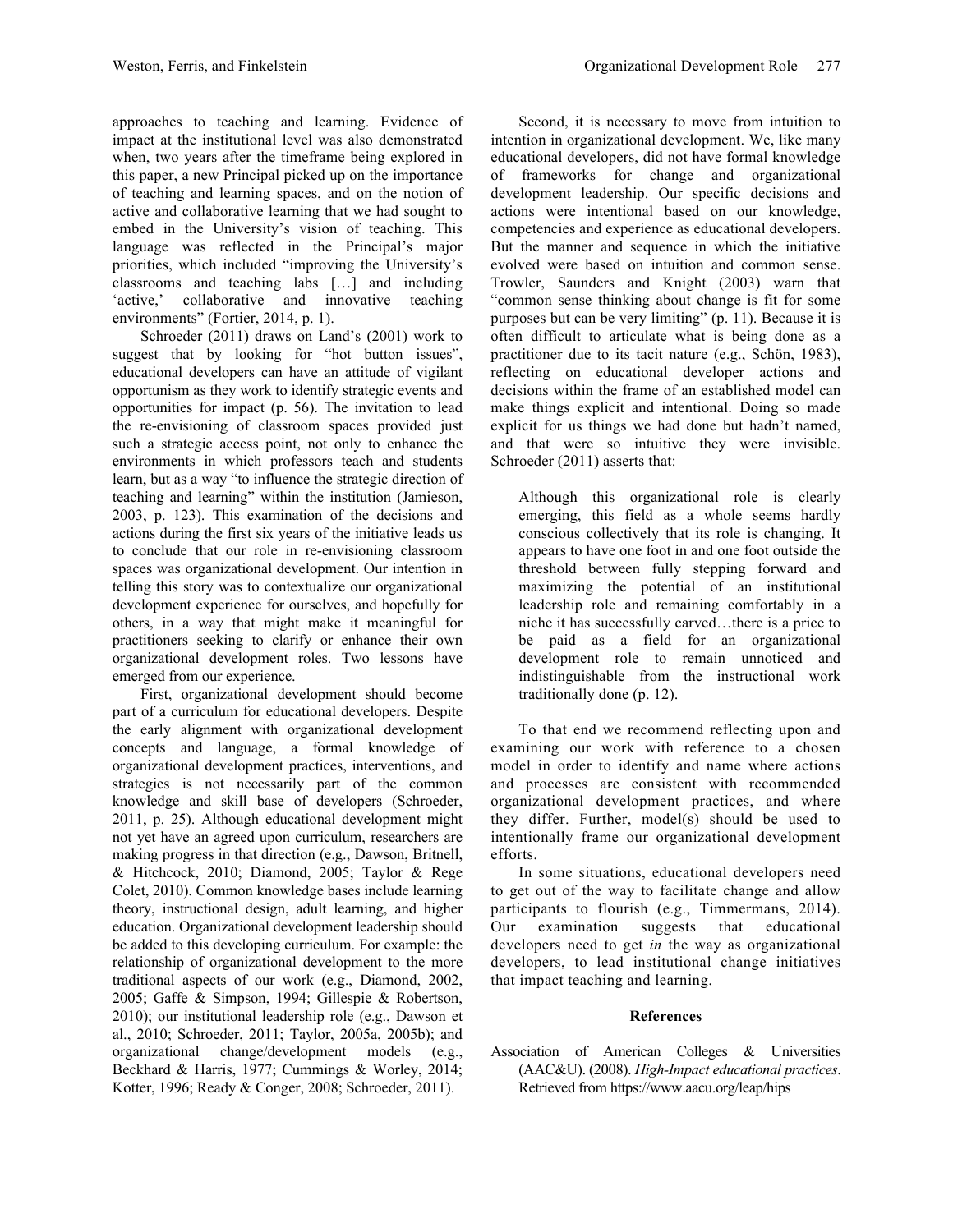- Beckhard, R. (1969). *Organization development: Strategies and models*. Reading, MA: Addison-Wesley.
- Beckhard, R., & Harris, R. (1977). *Organizational transitions: Managing complex change* (1<sup>st</sup> ed.). Reading, MA: Addison-Wesley.
- Bennis, W. (1969). *Organization development: Its nature, origins and prospects*. Reading, MA: Addison-Wesley.
- Berliner, D. C. (1992). Telling the stories of educational psychology. *Educational Psychologist*, *27*(2), 143-161.
- Berquist, W. H., & Phillips, S. R. (1975). Components of an effective faculty development program. *Journal of Higher Education*, *46*(2), 177-211.
- Berthiaume, D., & Arikawa, T. (2006, June). *Cultural considerations for implementing academic development activities internationally*. Paper presented at the meeting of the International Consortium for Educational Development (ICED), Sheffield, UK.
- Biggs, J. (2003). *Teaching for quality learning at*   $university: What the student does.  $(2^{nd}$  ed.)$ Berkshire, UK: Society for Research into Higher Education & Open University Press.
- Brown, M. (2005). Learning spaces. In D. G. Oblinger & J. L. Oblinger (Eds.), *Educating the net generation*. Boulder, CO: EDUCAUSE. Retrieved from http://net.educause.edu/ir/library/pdf/pub7101.pdf
- Chickering, A., & Gamson, Z. (1991). Appendix A: Seven principles for good practice in undergraduate education. *New Directions for Teaching and Learning*, *47*, 63-69.
- Christensen Hughes, J., & Mighty, J. (Eds.). (2010). *Taking stock: Research on teaching and learning in higher education*. Kingston, CA: School of Policy Studies, Queen's University, McGill-Queen's University Press.
- Cummings, T., & Worley, C. (2014). *Organization development and change*  $(9<sup>th</sup> ed.)$ . Stamford, CT: Cengage Learning.
- Dawson, D., Britnell, J., & Hitchcock, A. (2010). Developing competency models of faculty developers: Using world café to foster dialogue. In L. B. Nilson & J. E. Miller (Eds.), *To improve the academy: Resources for faculty, instructional, and organizational development* (pp. 3-24). San Francisco, CA: Jossey-Bass.
- Dawson, D., Mighty, J., & Britnell, J. (2010). Moving from the periphery to the center of the academy: Faculty developers as leaders of change. *New Directions for Teaching and Learning, 2010*(122), 69-78. doi: 10.1002/tl.399
- Diamond, R. (2002). *Field guide to academic leadership*. San Francisco, CA: Jossey-Bass.
- Diamond, R. (2005). The institutional change agency: The expanding role of academic support centers. In S. Chadwick-Blossey (Ed.), *To improve the*

*academy: Resources for faculty, instructional and organizational development*, *23* (pp. 24-37). Bolton, MA: Anker Publishing Company.

- Dori, Y. J., & Belcher, J. (2004). How does Technology-Enabled Active Learning affect undergraduate students' understanding of electromagnetism concepts? *The Journal of the Learning Sciences, 14*(2), 243-279.
- Entwistle, N. (2010). Taking stock: An overview of key research findings. In J. Christensen Hughes & J. Mighty (Eds.), *Taking stock: Research on teaching and learning in higher education* (pp. 15-60). Kingston, CA: School of Policy Studies, Queen's University, McGill-Queen's University Press.
- Finkelstein, A., Ferris, J., Weston, C., & Winer, L. (2016). Research-informed principles for (re)designing teaching and learning spaces. *Journal of Learning Spaces, 5*(1), 26-40.
- Finkelstein, A., Tovar, M., Ferris, J., & Weston, C. (2011, October). *Designing, supporting and evaluating active learning spaces*. Paper presented at the meeting of EDUCAUSE, Philadelphia, PA.
- Finkelstein, A., Weston, C., & Ferris, J. (2013, January). *Teaching and learning experiences in Active Learning Classrooms*. Paper presented at the meeting of the International Higher Education Teaching and Learning Conference, Orlando, FL.
- Fortier, S. (2014). *Transforming our campus*. Retrieved from https://www.mcgill.ca/principal/fivepriorities/transforming-campus
- Gaffe, J. G. (1975). *Toward faculty renewal*. San Francisco, CA: Jossey-Bass.
- Gaffe, J. G., & Simpson, R. D. (1994). Faculty development in the United States. *Innovative Higher Education*, *18*(3), 167-176.
- Gibb, G. (2013). Reflections on the changing nature of educational development. *International Journal for Academic Development*, *18*(1), 4-14.
- Gillespie, K. J., & Robertson, D. L. (Eds.) (2010). *A guide to faculty development* (2nd ed.). San Francisco, CA: Jossey-Bass.
- Guskin, A. (1994). Reducing student costs and enhancing student learning part II: Restructuring the role of faculty. *Change*, *26*(5), 16-25.
- Helgesen, S. (1995). *The web of inclusion: A new architecture for building great organizations*. New York, NY: Doubleday.
- Jamieson, P. (2003). Designing more effective oncampus teaching and learning spaces: A role for academic developers. *International Journal for Academic Development, 8*(1), 119-133.
- Joint Information Systems Committee (JISC). (2006). *Designing spaces for effective learning: A guide to 21st Century learning space design*. Retrieved from http://www.jisc.ac.uk/uploaded\_documents/JISClearni ngspaces.pdf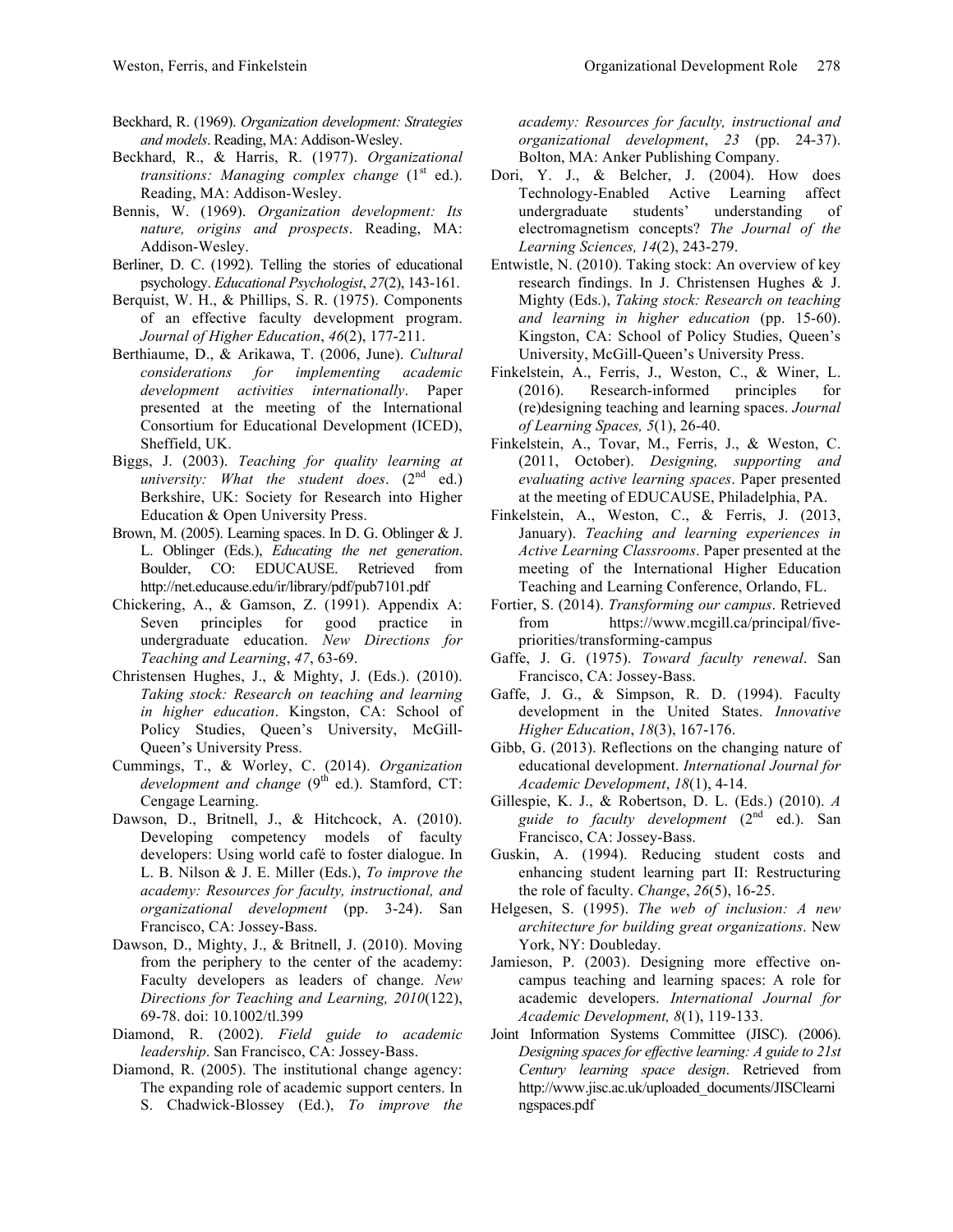- Kotter, J. (1996). *Leading change*. Boston, MA: Harvard Business School Press.
- Land, R. (2001). Agency, context and change in academic development. *The International Journal for Academic Development*, *6*(1), 4-20.
- McCormick, A. C., Gonyea, R. M., & Kinzie, J. (2013). Refreshing engagement: NSSE at 13. *Change, 45*(3), 6-15.
- National Survey of Student Engagement. (2008). *Benchmarks of effective educational practice*. Retrieved from the set of the set of the set of the set of the set of the set of the set of the set of the set of the set of the set of the set of the set of the set of the set of the set of the set of the set of the set o http://nsse.iub.edu/pdf/nsse\_benchmarks.pdf.
- North Carolina State University (NCSU) Department of Physics. (2007). *About the SCALE-UP project*. Retrieved from http://www.ncsu.edu/per/scaleup.html
- Professional and Organizational Development Network in Higher Education. (2016). *About us*. Retrieved from http://podnetwork.org/about-us/
- Ready, D., & Conger, J. (2008). Enabling bold visions. *MIT Sloan Management Review, 49*(2), 70-76.
- Schön, D. A. (1983). *The reflective practitioner: How professionals think in action*. New York, NY: Basic Books.
- Schroeder, C. (2011). *Coming in from the margins: Faculty development's emerging organizational development role in institutional change*. Sterling, VA: Stylus.
- Schroeder, C. (2015). Unpacking and communicating the multidimensional mission of educational development. *To Improve the Academy*, *34*(1-2), 20-62.
- Taylor, K. L. (2005a). Academic development as institutional leadership: An interplay of person, role, strategy, and institution. *International Journal for Academic Development, 10*(1), 31-46.
- Taylor, K. L. (2005b, June). *Thinking about educational development as leadership: A strategy for integrating multiple roles*. Paper presented at the meeting of the Society for Teaching and Learning in Higher Education (STLHE), Charlottetown, Prince Edward Island, CA.
- Taylor, K. L., & Rege Colet, N. (2010). Making the shift from faculty development to educational development: A conceptual framework grounded in practice. In A. Saroyan & M. Frenay (Eds.), *Building teaching capacities in higher education: A comprehensive international model* (pp. 139- 167). Sterling, VA: Stylus.
- Timmermans, J., Jazvac Martek, M., Berthiaume, D., McAlpine, L., & Arcuri, N. (2005, April). *FacDev: The next generation: Envisaging a doctoral program for future academic developers*. Paper presented at the annual meeting of the American Educational Research Association (AERA), Montreal, CA.
- Timmermans, J. (2014). Identifying threshold concepts in the careers of educational developers.

*International Journal for Academic Development*, *19*(4). doi: 10.1080/1360144X.2014.895731

- Trelogan, P. (2007). The learning lab: Transforming a learning experience. *Next Generation Learning Spaces.* Retrieved from http://www.uq.edu.au/nextgenerationlearningspace/ 5.16.pdf
- Trigwell, K., Prosser, M., & Waterhouse, F. (1999). Relations between teachers' approaches to teaching and students' approaches to learning. *Higher Education, 37*, 57-70.
- Trowler, P., Saunders, M., & Knight, P. (2003). *Change thinking, change practices*. New York, NY: LTSN Generic Centre.
- University of Minnesota, Office of Classroom Management. (2009). *Active learning general purpose classroom initiative*. Retrieved from http://www.classroom.umn.edu/projects/alc.html
- University of Tokyo. (2013). *Komaba Active Learning Studio (KALS)*. Retrieved from http://www.kals.c.u-tokyo.ac.jp/english/
- Weston, C., Ferris, J., & Finkelstein, A. (2012, October). *Architecture as pedagogy: Principles and process for learning space development*. Paper presented at the meeting of the Professional and Organizational Development (POD) Network, Seattle, WA.
- Weston, C., & Gosselin, R. (2004, February). *Clinical teaching in neonatology: From intuition to intention*. Paper presented at the Neonatal Rounds of the Montreal Children's Hospital, Montreal, Canada.
- Weston, C., Matushita, K., Berthiaume, D., & Timmermans, J. (2008, October). *A faculty development framework to capture the impact of our work*. Paper presented at the meeting of the International Society for the Scholarship of Teaching and Learning (ISSOTL), Edmonton, Alberta, CA.
- Weston, C., Winer, L., Berthiaume, D., & Timmermans, J. (2010, June). *Levels of agency in educational development*. Paper presented at the meeting of the International Consortium of Educational Development (ICED), Barcelona, ES.

JENNIE FERRIS is a Teaching and Learning Planner at Teaching and Learning Services, McGill University.

CYNTHIA WESTON is Professor Emerita in the Department of Educational and Counselling Psychology at McGill University in Montreal, Canada. She is former Director of Teaching and Learning Services (2005-2013). She co-chaired the Teaching and Learning Spaces Working Group from 2006-2013, which led the re-envisioning of learning spaces at McGill.